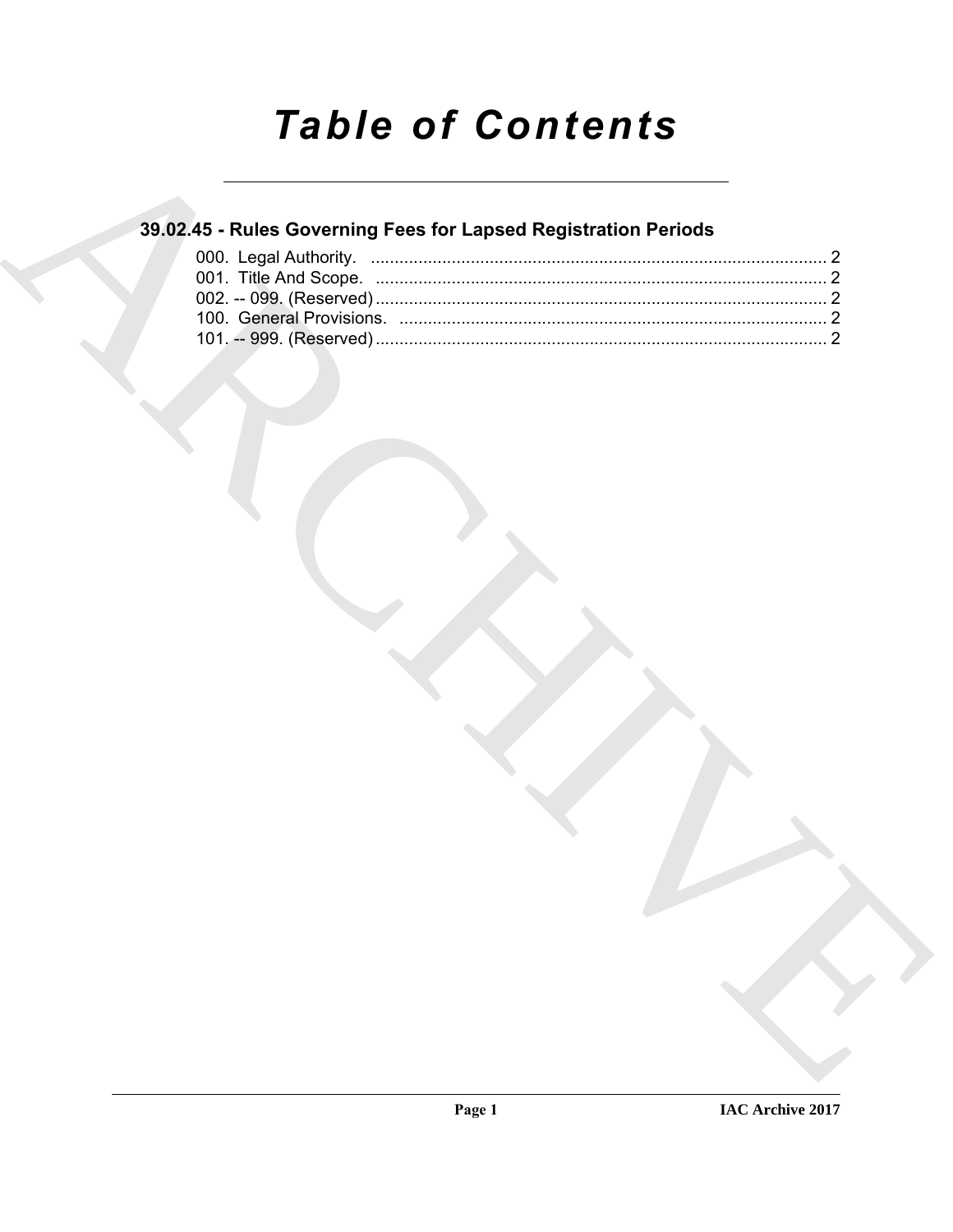#### **IDAPA 39 TITLE 02 CHAPTER 45**

#### **39.02.45 - RULES GOVERNING FEES FOR LAPSED REGISTRATION PERIODS**

#### <span id="page-1-1"></span><span id="page-1-0"></span>**000. LEGAL AUTHORITY.**

#### <span id="page-1-2"></span>**001. TITLE AND SCOPE.**

#### <span id="page-1-3"></span>**002. -- 099. (RESERVED)**

#### <span id="page-1-8"></span><span id="page-1-7"></span><span id="page-1-6"></span><span id="page-1-4"></span>**100. GENERAL PROVISIONS.**

|                              | <b>CHAPTER 45</b>                                                                                                                                                                                                                                                                                                               |                              |
|------------------------------|---------------------------------------------------------------------------------------------------------------------------------------------------------------------------------------------------------------------------------------------------------------------------------------------------------------------------------|------------------------------|
|                              | 39.02.45 - RULES GOVERNING FEES FOR LAPSED REGISTRATION PERIODS                                                                                                                                                                                                                                                                 |                              |
| 000.<br>001.                 | LEGAL AUTHORITY.<br>This rule is adopted under the authority of Sections 49-201 and 49-401, Idaho Code.<br>TITLE AND SCOPE.<br>This rule ensures an applicant for motor vehicle registration renewal will not be charged for time periods when the<br>registration was allowed to lapse beyond the current registration period. | $(12-26-90)$<br>$(12-26-90)$ |
| $002. - 099.$                | (RESERVED)                                                                                                                                                                                                                                                                                                                      |                              |
| 100.                         | <b>GENERAL PROVISIONS.</b>                                                                                                                                                                                                                                                                                                      |                              |
| 01.                          | Expired Registration Renewal. An applicant for motor vehicle registration renewal shall be<br>assessed registration fees for the current registration period only. Registration fees shall not be assessed retroactively<br>for any time period following expiration of a former registration period. (12-26-90)                |                              |
| 02.<br>following conditions: | Expired License Plate Renewal. The applicant's license plate may be used for renewal under the                                                                                                                                                                                                                                  | $(12-26-90)$                 |
| a.                           | The license plate was originally issued to the applicant.                                                                                                                                                                                                                                                                       | $(12-26-90)$                 |
| b.                           | The license plate is designed and numbered correctly.                                                                                                                                                                                                                                                                           | $(12-26-90)$                 |
| c.                           | The license plate is in serviceable condition.                                                                                                                                                                                                                                                                                  | $(12-26-90)$                 |
| $101. - 999.$                | (RESERVED)                                                                                                                                                                                                                                                                                                                      |                              |
|                              |                                                                                                                                                                                                                                                                                                                                 |                              |

#### <span id="page-1-5"></span>**101. -- 999. (RESERVED)**